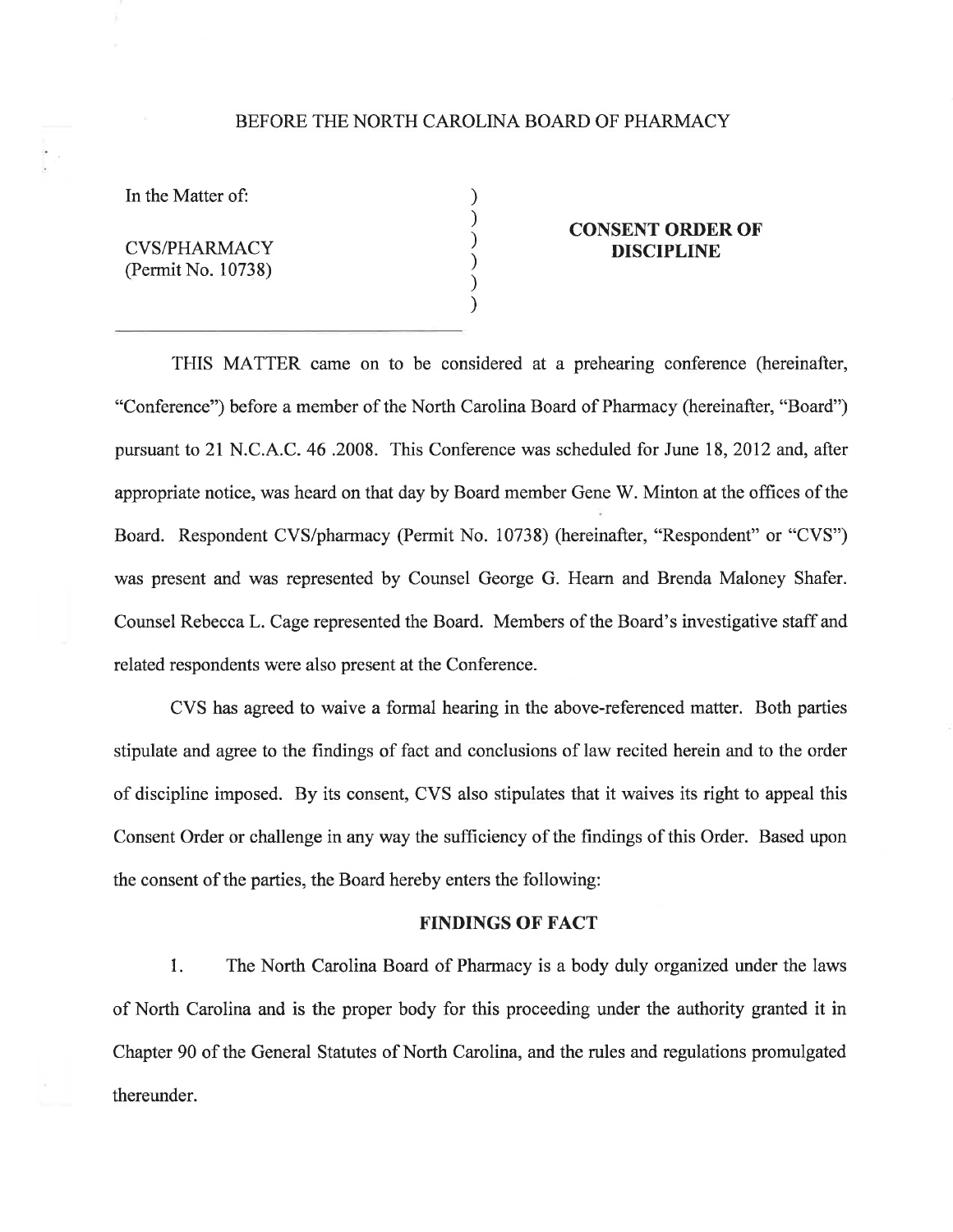2. CVS is and was, at all relevant times referred to herein, the holder of Permit No. 10738 from the Board, and located at 1112 Eastwood Road, Wilmington, North Carolina. CVS is and was, at all relevant times referenced to herein, subject to the rules and regulations of the North Carolina Board of Pharmacy and the laws of the State of North Carolina.

3. On June I,20ll, CVS held a training program in Wilmington, N.C. for the administration of vaccines, which was attended by nine pharmacists and two pharmacy interns ("Participants"). As set forth below, it was later determined by the Board that the training program did not meet the requirements for a certificate program under North Carolina law.

4. On September 15, 2011, the Board received an anonymous complaint notifying the Board of alleged deficiencies in the vaccination training program offered by CVS on June 1, 2011, including allegations that the training program did not include the required two intramuscular injections and one subcutaneous injection and that the trainer provided each of the assessment examination answers to the Participants of the program.

5. On October 20, 2011, Jay Campbell, Executive Director of the Board, notified CVS, through Michael Sherry, Manager, Retail Clinical Operations, of the anonymous complaint received by the Board and requested a response. Mr. Campbell wrote that it appeared that the pharmacists who participated in the purported training program were not properly trained and certified to administer vaccines. Mr. Campbell notifred Mr. Sherry that, based upon the investigation, it appeared that any permits who permitted these pharmacists to administer vaccines were violating North Carolina law.

6. On November 10, 2011, Mr. Sherry provided a written response to Mr. Campbell. Mr. Sherry identified the Participants, the trainer, and, based on CVS's investigation, confirmed that the training program did not include the required two intramuscular injections and one

2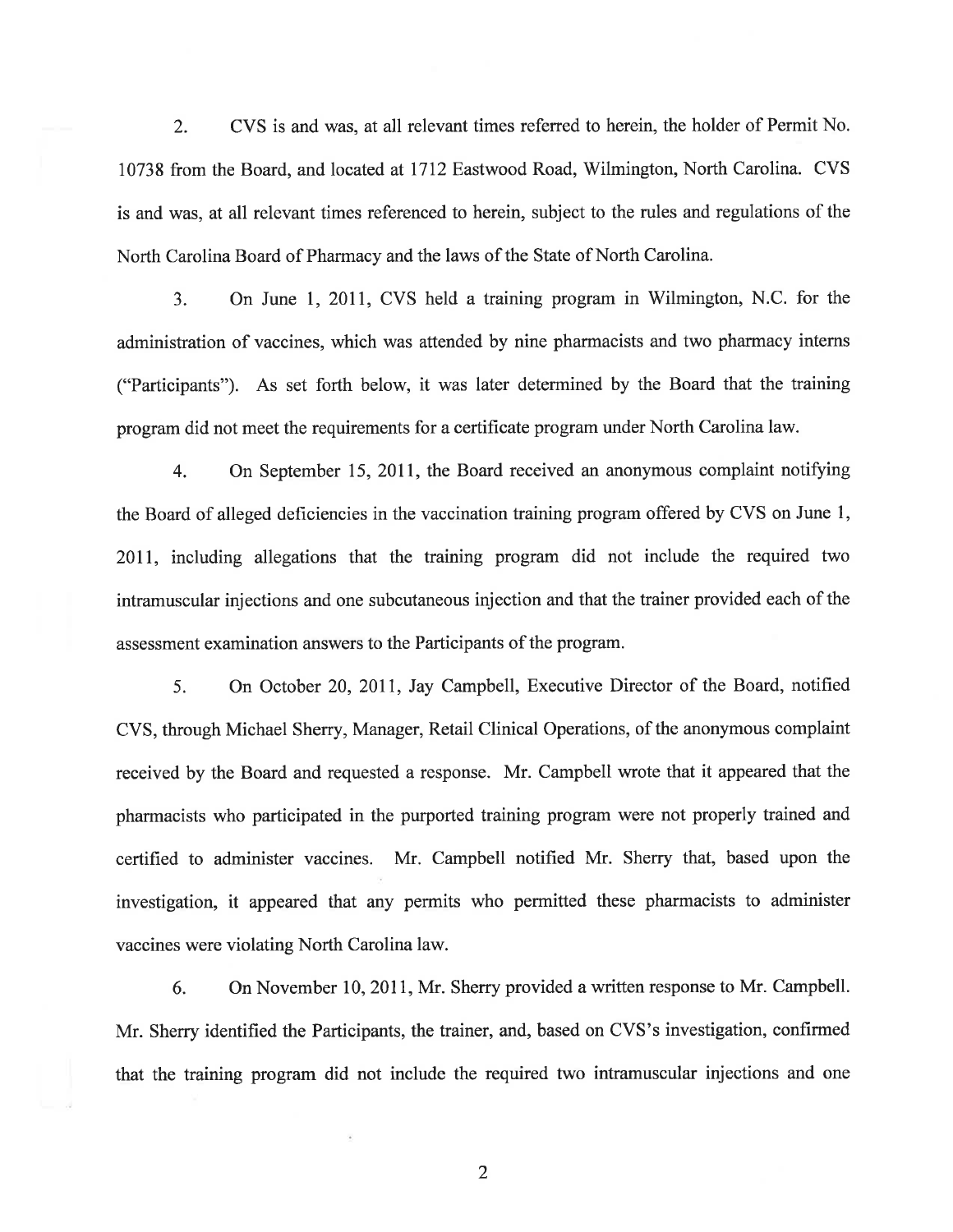subcutaneous injection. Mr. Sherry also conveyed that the Participants would be retrained and would retake the examination, and until they did so, the Participants were notified that they were not permitted to administer vaccines. Mr. Sherry provided the number of vaccinations that the Participants administered between the training on June 1, 2011 and the time at which they were instructed by CVS to cease any vaccination administration, which was on or about October 24, 20IL After further investigation and during the Conference, Mr. Sherry also confirmed that the trainer provided each of the assessment examination answers to the Participants of the program.

7. From on or about November 14 to November 24,2011, a new CVS trainer conducted retraining on injection technique. Participants April Rogers, Edmund Wellons, Myra Rochelle, Nathaniel Brooks, Lauralyle Weaver and Atnos Brinson underwent injection technique retraining. Participants Matt Rettig, Ashok Chandarana and David Kopaczewski opted not to undergo retraining and instead decided to no longer administer vaccinations. Following injection retraining, Participants April Rogers, Edmund Wellons, Myra Rochelle, Nathaniel Brooks, Lauralyle Weaver and Amos Brinson again began to administer vaccines based on communication from CVS that they were permitted to do so. The retraining that took place in November 201I did not, however, require the Participants to repeat the didactic coursework or to retake the assessment examination.

8. On December 5, 2011, Mr. Sherry received a letter from Mr. Campbell informing him that not all participants had been retrained on injection technique and that none of the participants had repeated the didactic course work or had retaken the exam. Accordingly, the Participants remained improperly trained and not certified to administer vaccines under North Carolina law.

J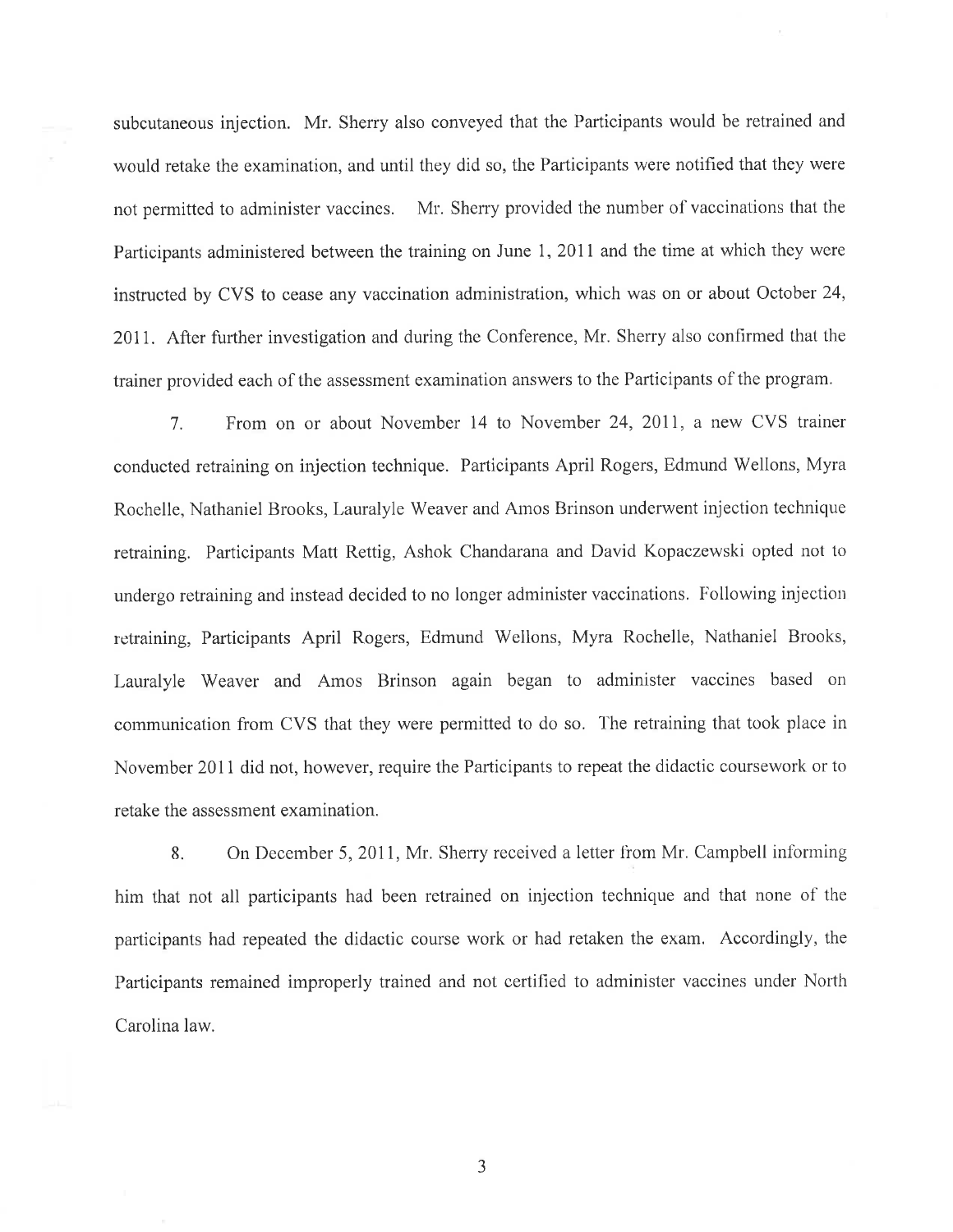9. From on or about December 5 to December 19, 2011, CVS conducted exam retesting of certain of the Participants. April Rogers, Edmund Wellons, Myra Rochelle and Lauralyle Weaver re-took the examination. Participants Nathaniel Brooks and Amos Brinson elected not to re-test and instead decided to undergo the full training for certification for the Fall, 2012 flu season.

10. On or about December 19,2011 Mr. Campbell contacted CVS Wilmington area pharmacy supervisor Betsy Ramsay and informed her that the Participants were not permitted to administer vaccines.

11. From on or about December 19,2011 upon direction from CVS, none of the Participants administered any vaccines as directed by the Board.

12. Between September 8,2011 and October 17,2011, CVS permitted R. Ph. David Kopaczewski to unlawfully administer 9 vaccines under the supervision of pharmacist-manager James R. LeCroy.

13. Further, between August 23,2011 and December 5,2011, CVS permitted R. Ph. Edmund M. Wellons to unlawfully administer 65 vaccines under the supervision of pharmacistmanager James R. LeCroy.

14. In addition, a number of the vaccination records maintained by CVS did not comply with North Carolina law in that 13 of the records failed to properly identify the name, manufacturer, lot number or expiration date of the vaccines; and 55 of the records failed to adequately describe the administration site of injection.

#### CONCLUSIONS OF LAW

Based on the above findings, the Board concludes as a matter of law:

4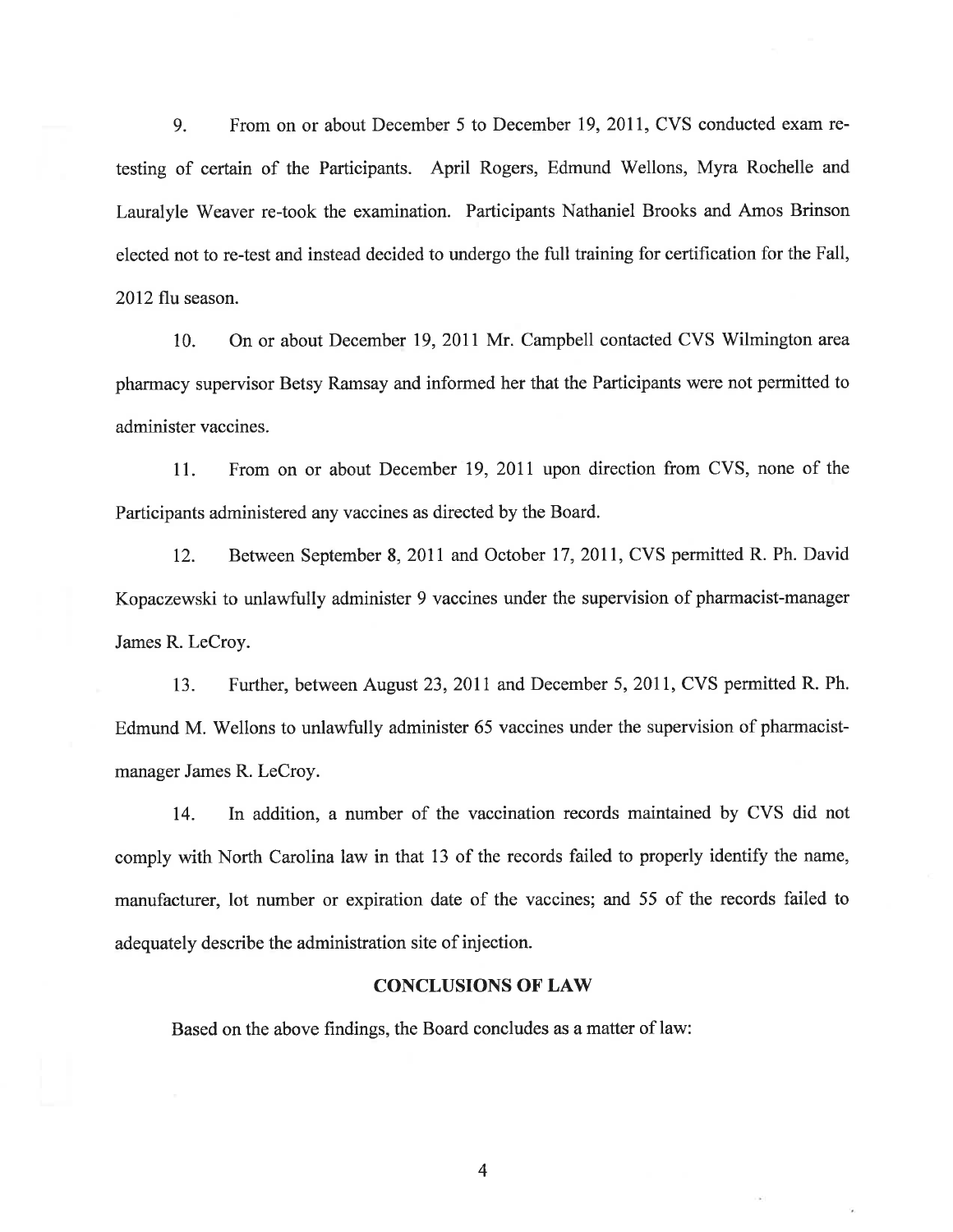1. All parties are properly before the Board, and the Board has jurisdiction over CVS and the subject matter of this proceeding.

2. CVS's conduct, as set out in the findings of fact above, constitutes grounds for discipline pursuant to N.C. Gen. Stat. \$ 90-85.38 because CVS's acts were in violation of N.C. Gen. Stat. \$\$ 90-35.3(r), 90-85.38(b), and 90-85.40(Ð; and 2l N.C.A.C. 46 .1804(a), 46 .2302(a), and 46 .2507.

Based upon the foregoing, and with the consent of the parties, IT IS THEREFORE ORDERED that the permit of CVS is hereby subject to the following conditions:

1. CVS shall administer no vaccinations for a two-year period commencing on the date of the entry of this Order and running for two consecutive years;

2. CVS shall violate no laws governing the practice of pharmacy or the distribution of drugs;

3. CVS shall violate no rules and regulations of the Board;

4. CVS shall cooperate with the Board, its attorneys, investigators and other representatives in any investigation of compliance with the provisions of this Consent Order; and

5. If CVS fails to comply with any terms or conditions of this Order, CVS may be subject to additional disciplinary action by the Board.

5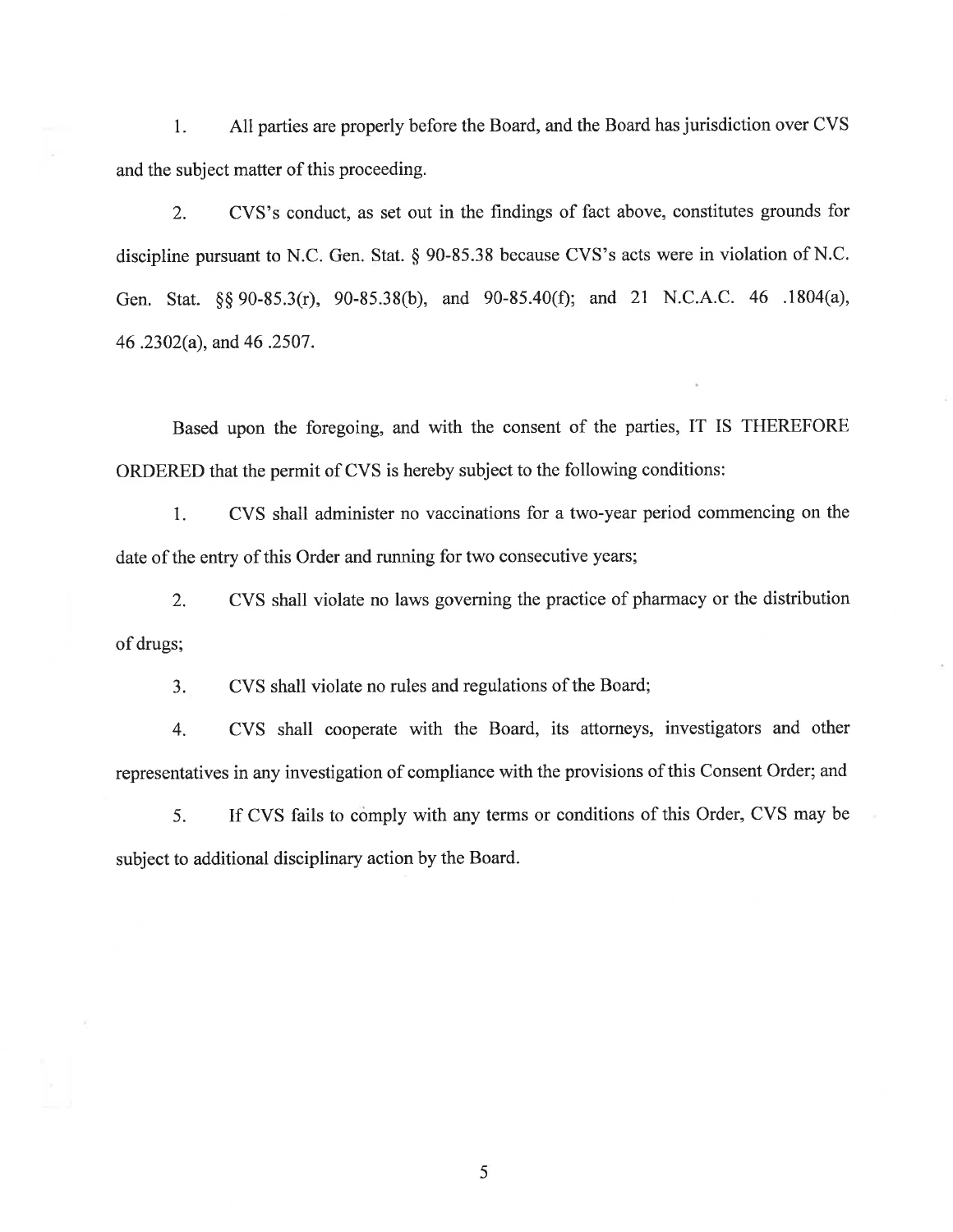This the  $14^{\frac{1}{2}}$  day of July, 2012.

# NORTH CAROLINA BOARD OF PHARMACY

By: Jack W. Campbell, IV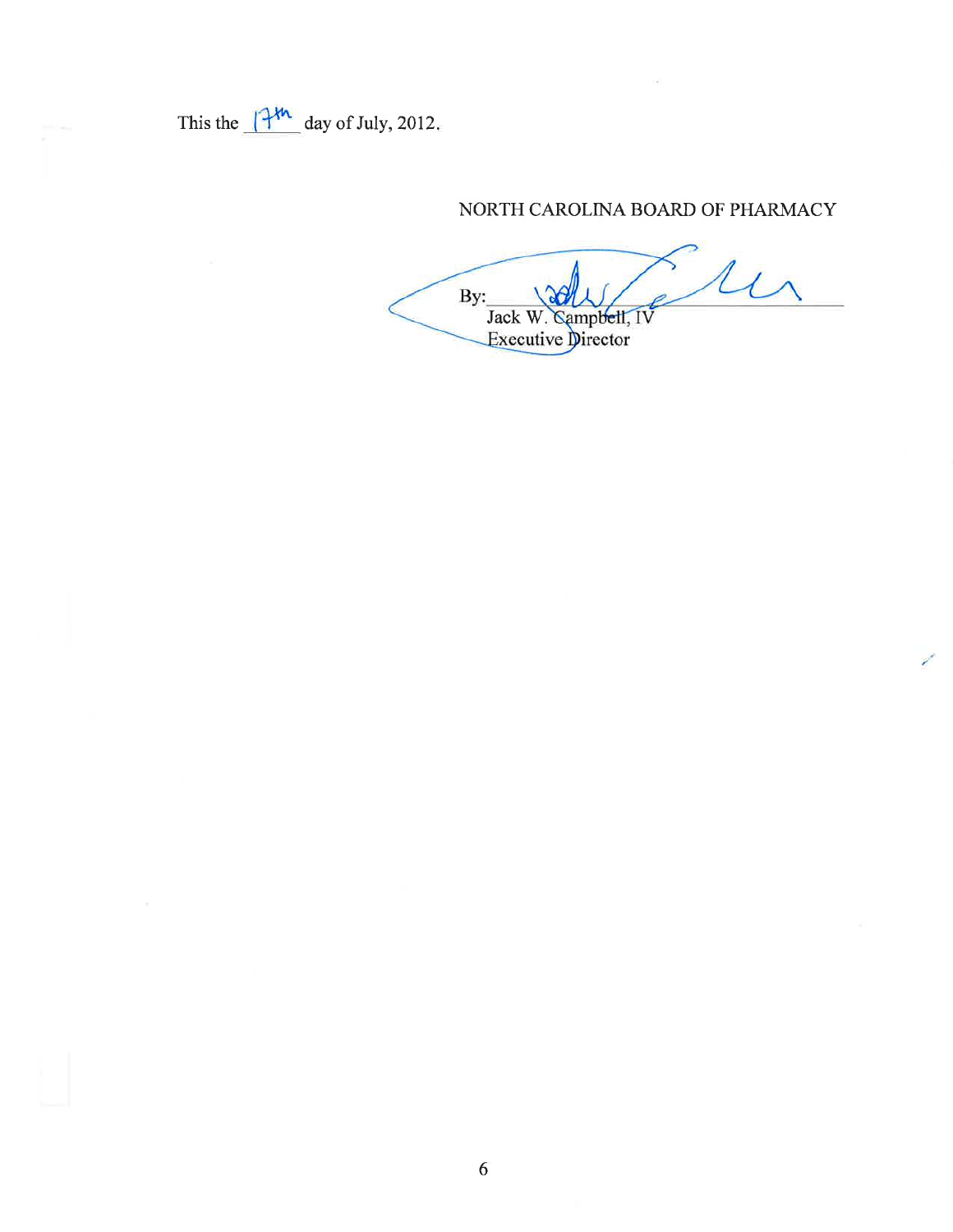CVS/pharmacy, the holder of permit number 10738, has full knowledge that it has the right to a formal hearing, at which it would have the right to be represented at its expense by counsel, in this matter. The undersigned freely, knowingly and voluntarily waives such right by entering into this Consent Order. The undersigned understands and agrees that by entering into this Consent Order, it certifies that it has read the foregoing Consent Order and that it voluntarily consents to the terms and conditions set forth therein and relinquishes any right to judicial review<br>of Board actions which may be taken concerning this matter. The undersigned further of Board actions which may be taken concerning this matter. understands that should it violate the terms and conditions of this Consent Order, the Board may take additional disciplinary action. The undersigned understands and agrees that this Consent Order will not become effective unless and until approved by the Board. The undersigned understands that it has the right to have counsel of its choice review and advise it with respect to its rights and this Consent Order, and represents that it enters this Consent Order after consultation with its counsel or after knowingly and voluntarily choosing not to consult with counsel.

The undersigned certifies that its agent executing this Consent Order is duly authorized to accept the Consent Order on behalf of CVS/pharmacy, and to bind the permit holder.

ACCEPTED AND CONSENTED TO BY:

CVS/pharmacy (Permit No. 10738)

James Robert Ce Croy Date 7-13-12  $\mathscr{L}_{\mathcal{B} \mathrm{y}:}$ Robert Lecroy

 $P_{\Lambda}$ Title: *Pharmacist Maniager* 

STATE OF

Wake COUNTY

I, the undersigned Notary Public of the County and State aforesaid, do hereby certify that the following personally appeared before me this day and acknowledged the due execution of the foregoing document: James Robert LECrow

Date:  $7 - 13 - 2012$ 



Votary Public I I

My commission expires:  $\mathcal{Q}$ -20-2017